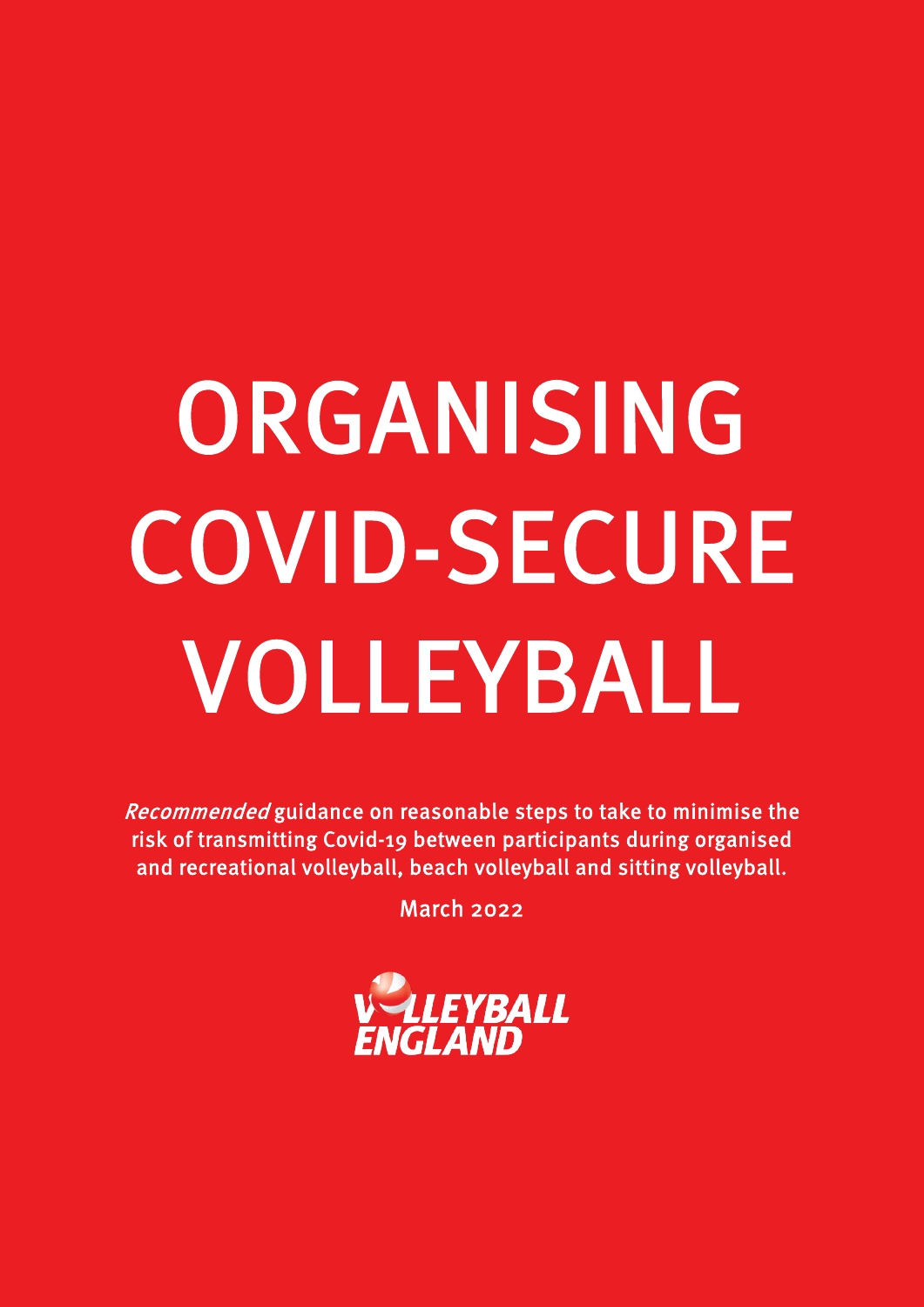

## Introduction

We are delighted the volleyball community has returned to play. However, Covid-19 has not gone away. The virus presents a risk to many of our friends and teammates. We know that many also have concerns about Covid-19 and feel uncomfortable with the removal of restrictions.

Moving ahead, we have produced this *recommended* guidance that we encourage the community to follow. Circumstances will differ throughout the country, so we ask organisers to look at local factors, such as the rate of Covid-19 in their area and how vulnerable their members are, when assessing appropriate measures to put in place.

If you have any questions or require help, please visit our Covid-19 support page, which is listed at the bottom of this page, or email info@volleyballengland.org.